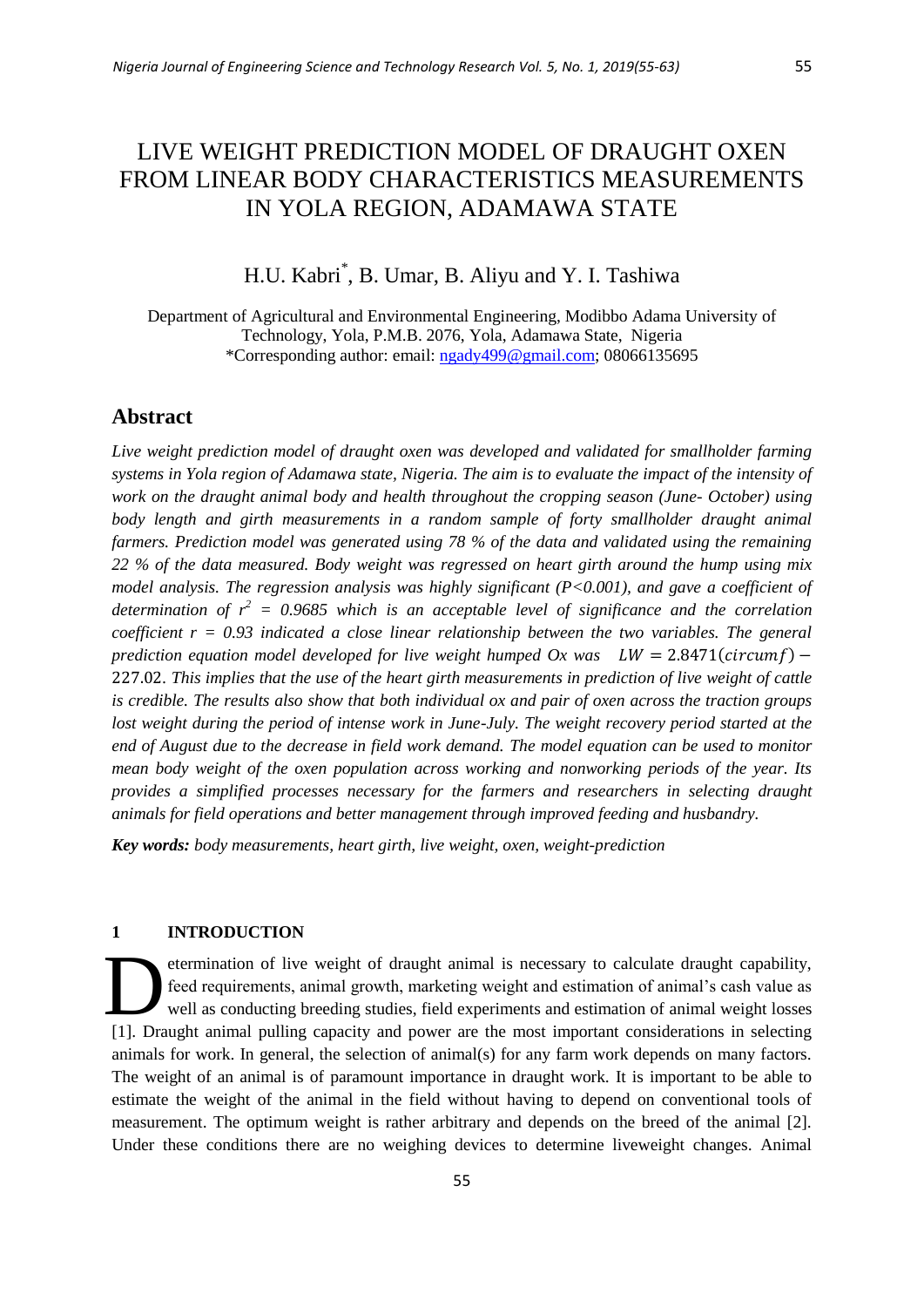owners and cattle traders depend on eye judgment to liveweight. The accuracy of such method depends on individual experience [3]. In another development, cattle weighing instruments are beyond the means of many livestock breeders, especially in remote and rural areas. They are costly to obtain and maintain [1, 2, 3]. According to [4] live animal body weight can be determined empirically as:

$$
LW = G^2 \times L \times 92.46 \times 10^{-6}
$$
 (1)

Where,  $LW =$  Animal live weight, kg,  $G =$  the heart girth, m (the circumference of the torso at the point of the head),  $L =$  body length from front shoulder to the base of the tail, m.

According to [1, 3], numerous studies have been conducted to develop methods of estimating live weight of cattle using formulae derived from body measurement. A well-documented research conducted between body weight and pulling capacity of draught animal showed that the pulling capacity was directly proportion to the animal body weight [6, 7, 8, 9, 10] which in turn was affected by the body condition of the animal and the harnessing system. Horses, donkeys and camels are reported to pull about  $10\%$  and  $15 - 34\%$  of their body weights respectively [11, 12, 13]. [10, 11, 13] put the general figure at  $10 - 14\%$  for oxen, buffaloes and camels and  $10 - 16\%$  for donkeys. A general rule accepted is that, an animal can exert a constant pull on a load over an extended period rather than concentrated which equals approximately  $10 - 12$  % of its body weight [9, 10, 11]. [9, 11, 14] stated that a convenient rule-of-thumb for estimating the working ability of oxen when drawing tillage tools is that a well-conditioned team can handle draught chain equal to 10-12% of their body weight throughout the day. As a general rule, provided all other factors are favourable, bovines (mainly cattle and buffaloes) should be able to provide a sustainable draught force of 10 to 12 percent of their body weight, while equines (mainly horses, donkeys and mules) and camel are able to sustain draughts of 12 to 14 percent of their body weight [12, 13]. [13, 14] stated that cattle less than 200 kg are too light to cope with the strain of work and the optimum weight for draught is 500 kg. According to [15, 16] periodically measuring and recording the weight of each ox in a team help in adjusting the amount of feed for the faster-growing ox to keep both animals close to the same size. However, there is little information available on estimating live weight of working oxen using body measurement [17]. Thus, the work reported here, although based on data collected in 2014 as part of research to develop a method for predicting zebu cattle live weight using body measurement, remain unique because it monitored changes in body weight and heart girth of oxen on smallholder farms across working periods for five months (June – October). The findings presented remain valid and are applicable for future calculations of draught oxen energy balance and feeding system evaluation found in many parts of Adamawa State today.

#### **2 MATERIALS AND METHODS**

The study was conducted in two districts of Yola area namely Girei designated as agroecosystem zone I and Yola-south designated as Zone II. In each zone, two villages were identified. These areas were purposely selected for the study because of the popularity of animal traction utilization. The village elders played an important role in creating a strong working relationship between the researchers and the animal draught farmers. Twenty four pairs of oxen, each pair belonging to a different farmer for traction were used for the measurement. External body measurements of the lengths and girths were measured using measuring steel tape graduated in centimeter using the procedures reported by [1, 2, 3, 5, 16]. The length was measured in (cm) from the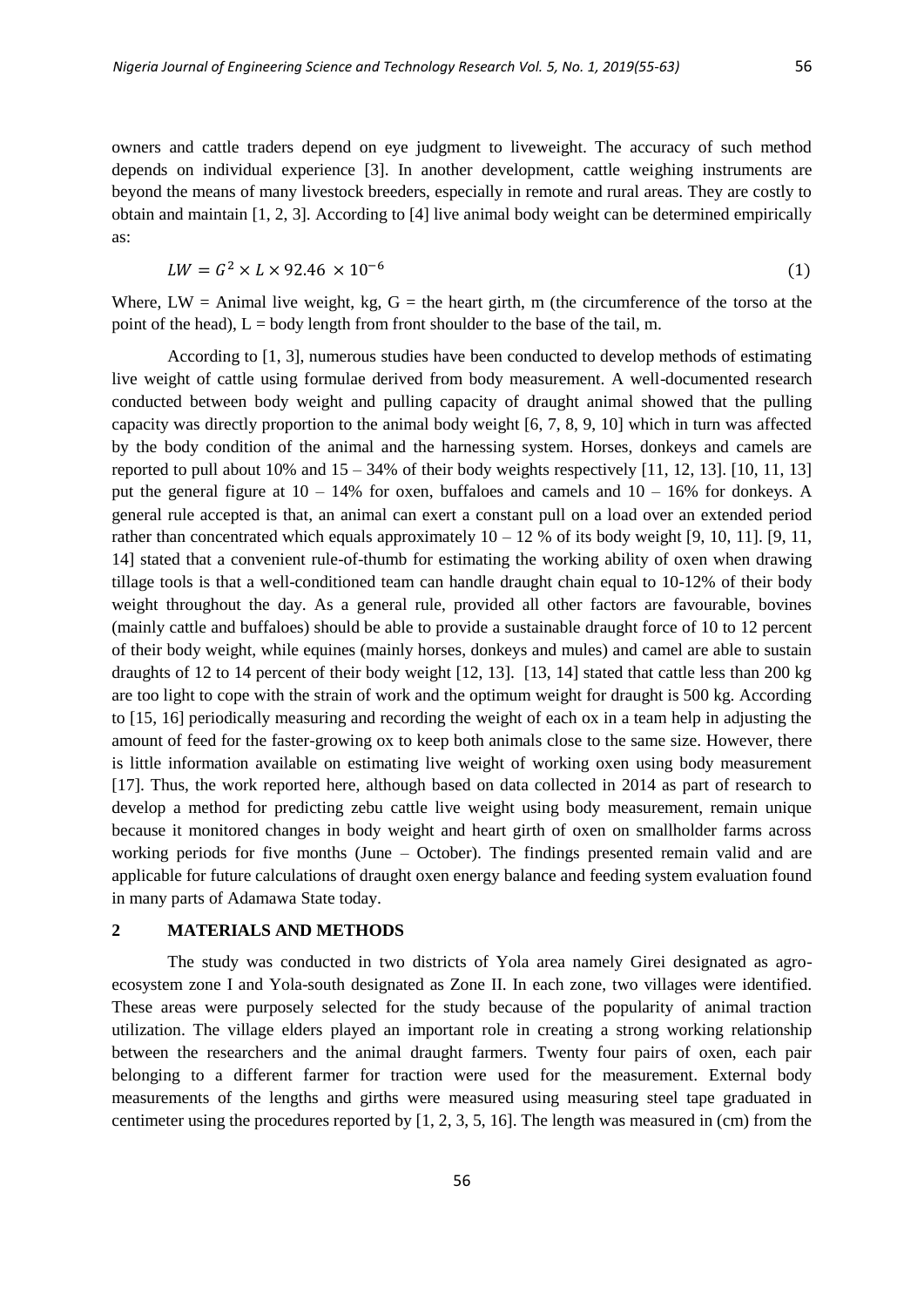neck to the tail tip (point where the tail joint the body) and the girth (cm) was measured at the point of heart around the hump (Fig.1 and 2).





Figure 1. Length Measurement (cm) Figure 2. Heart Girth Measurement (cm)

The live weight was obtained using equation 1. The measurement were taken between 06:00 and 07:00 before animal were fed, watered or allowed to graze, resulting in all oxen being on the same daily feeding-grazing schedule and receiving similar feedstuffs to avoid introducing an extra source of variation. The more feed they take before the measurements, the more the variation is introduced in the model [2, 16]. The data were then grouped in three (I, II, and II) according to weight distribution frequency. Group I contained the bulls weighing 500 kg and above, termed heavy weight, group II contained bulls between 400 to 499 kg, termed medium weight and group III those weighing 399 kg and below, termed light weight animals. Draught animals do not appreciate being touched by outsiders. The measurement was done with the collaboration of the farmers. The best solution was to put them under a yoke before making measurement. A follow up of the draught animals to monitor all the activities performed by the draught animals during the rainy season (June-October) was carried out. These include live weight losses or gain at the end of every month, feeding systems, the type of activities carried out during the given period and handling and care.

The live weight of draught animals is generally unknown to the majority of the farmers. During this field study none of them was able to give the live weight of their draught animals. Also, weighing scales are not generally available to farmers to help them determine the weight of their animals. The simplicity and the speed of the measurement technique consisted of measuring the circumference at the point of heart (cm) of individual animal and the length from the neck to the tail tip (cm) as stated by [1, 2, 3]. In order to develop the model at this stage of research, more draught animals were included in the sample to have enough point to generate a better fit [16]. The recorded data was compiled; tabulated and analyzed using descriptive statistics and regression analyses using a general linear models (GLM) procedure [17]. The regression technique was used to obtain the relationship between live weight and heart girth measurements for each month. Monthly mean body weight and heart girth measurements were compared using the Tukey HSD-procedure [2].

## **3 RESULT AND DISCUSSION**

The live weight (LW) in kg of draught ox is the required input in all models developed to determine the draught capability and energy requirement of draught animals [11, 17]. The regression analysis performed with the draught oxen gave a coefficient of determination of  $r^2 = 0.9685$  which is an acceptable level of significance [1, 2]. The regression equation is: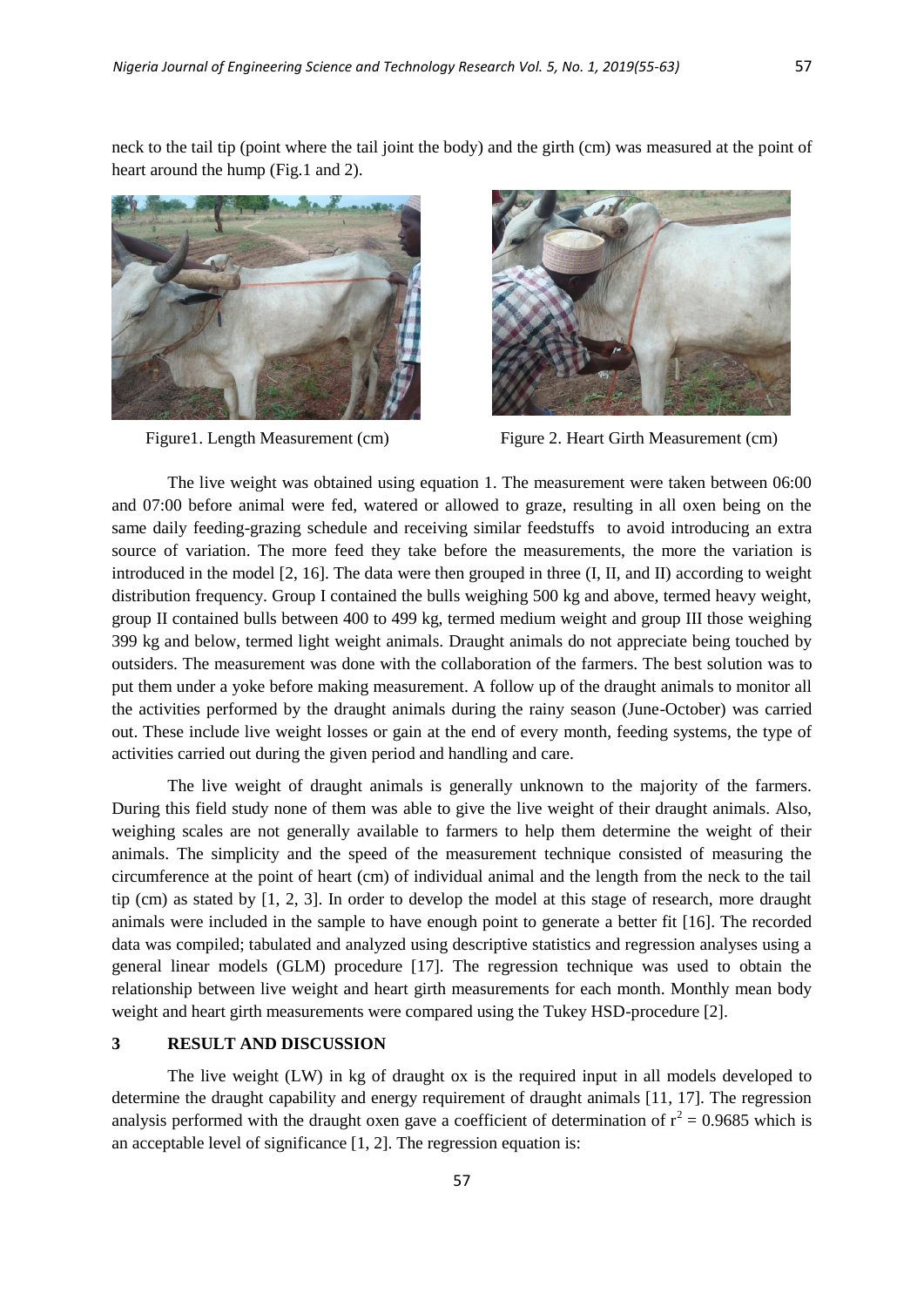$$
LW = 2.8471(circumf) - 227.02
$$
\n(2)

The analysis gave a correlation  $r = 0.93$  and explained more of the variation observed. The coefficient of determination  $r^2 = 0.9685$  shows a better fit. Most of the variations are due to the errors committed when performing the measurements of the thorax circumference. The correlation coefficient between live weight (LW) in kg and circumference (CIRCUMF) in cm was  $r = 0.93$  to demonstrate a close relationship between the two variables (Figure 1).



Figure 1: Linear regression of live weight – girth relationship

Analysis of variance of the regression coefficients shows there is a significant difference at 0.05 probability level (Table 1). The fitted regression line works well in predicting live weight of humped zebu breeds.

Table 1. Analysis of variance of Live weight vs Circumference

| Sources     | Df | SS    | <b>MSS</b> |       | $t_{cal}$ = sqrt(F) |        |
|-------------|----|-------|------------|-------|---------------------|--------|
| Regression  |    | 33142 | 33142      | 492.1 | 22.183              | 12.706 |
| Error (ESS) | 16 | 1078  | 67.35      |       |                     |        |
| Total       |    | 34219 |            |       |                     |        |

#### **3.1 Model Validation**

The proposed model Equation 2 was validated by comparing the results of the model generated and measured field experimental oxen live weight under farmers' field conditions. The result showed a very well agreement between the predicted and field experimental data with  $R^2 =$ 0.9684 as shown in Figure 2 with the value of the slope and intercept (regression coefficient) as 0.9694 and 7.0613 respectively. The regression equation obtained from the least square analysis for the predicted and measured results were:

$$
y = 0.9694x + 7.0613\tag{3}
$$

A paired t-test conducted for the means value of the predicted and measured data at 0.05 significant levels showed that the calculated t-value (-0.16366) is less than the t-critical value (2.109816). The results show that the model has a high correlation with the measured data from the animal live weight measurement (Table 2). The live weight (LW) model developed in this study will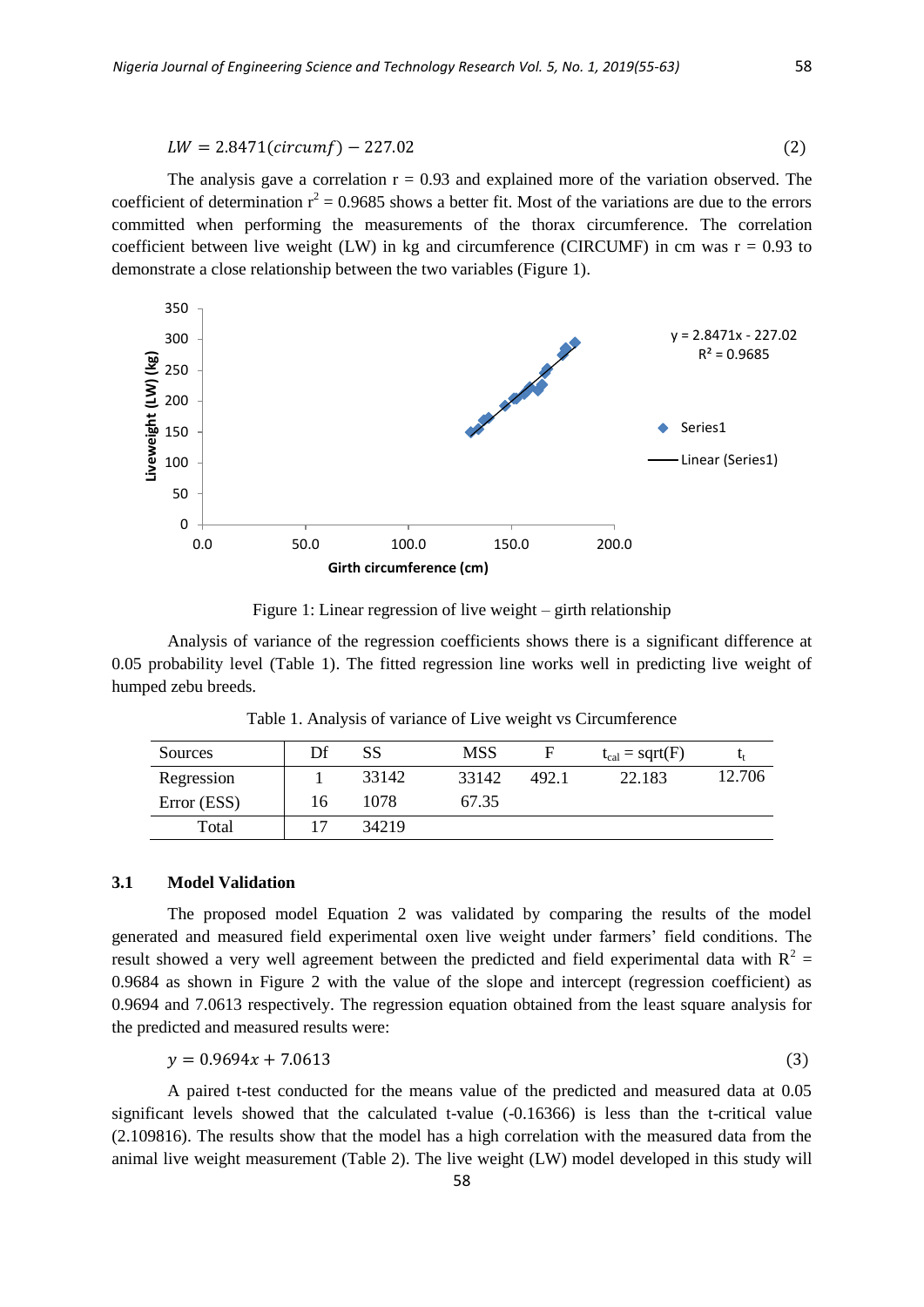be very useful in future calculations of draught animal energy balance and feeding system evaluation [16].



Figure 3. Predicted Oxen Live Weight against the Measured Oxen Live Weight

|                                     | Variable 1 | Variable 2 |
|-------------------------------------|------------|------------|
| Mean                                | 220.9959   | 221.3033   |
| Variance                            | 2006.977   | 1947.819   |
| <b>Observations</b>                 | 18         | 18         |
| <b>Pearson Correlation</b>          | 0.984051   |            |
| <b>Hypothesized Mean Difference</b> | 0          |            |
| Df                                  | 17         |            |
| t Stat                              | $-0.16366$ |            |
| $P(T \le t)$ one-tail               | 0.435963   |            |
| t Critical one-tail                 | 1.739607   |            |
| $P(T \le t)$ two-tail               | 0.871926   |            |
| t Critical two-tail                 | 2.109816   |            |

Table 2. t-Test: Paired Two Sample for Means of Measured and Predicted Oxen Live weight

#### **3.2 Live weight Changes and Body Condition**

In order to evaluate the impact of the intensity of work on the draught animal body and health, the live weight of each draught animal of the base sample was monitored by means of weighing by simple measurement. The measurements performed on the pairs of draught oxen are shown in Tables 3 and 4.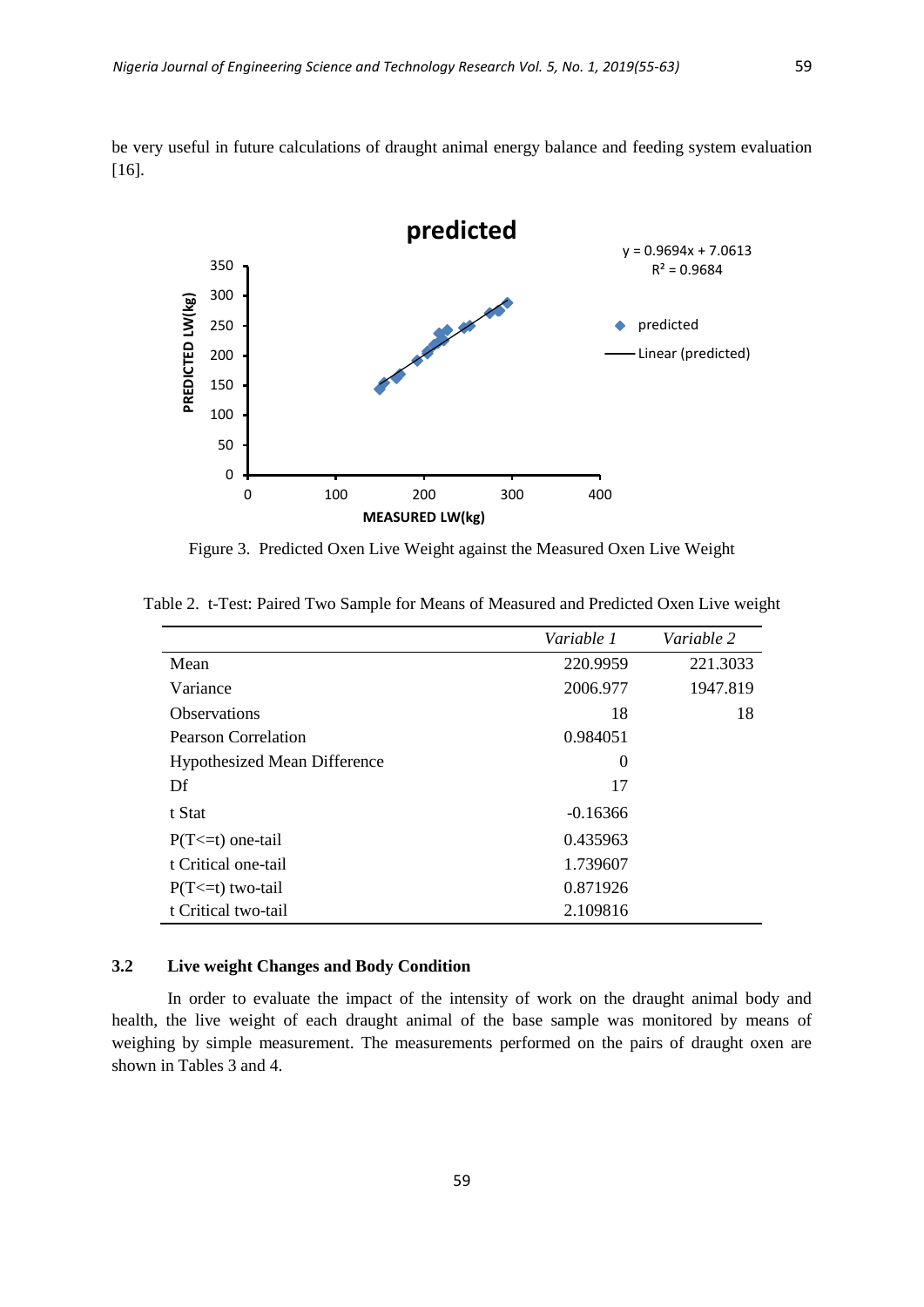| Month |                                                              |     | Group I        |     |     | Group $II$ |     |     | Group III |  |
|-------|--------------------------------------------------------------|-----|----------------|-----|-----|------------|-----|-----|-----------|--|
|       | B <sub>1</sub>                                               | OS  | D <sub>2</sub> | B2  | S1  | S2         | K1  | K2  | D1        |  |
| June  | 521                                                          | 538 | 581            | 417 | 439 | 445        | 342 | 343 | 359       |  |
| July  | 456                                                          | 459 | 564            | 399 | 426 | 389        | 334 | 321 | 328       |  |
| Aug.  | 478                                                          | 470 | 636            | 423 | 470 | 415        | 348 | 363 | 313       |  |
| Sept. | 508                                                          | 474 | 623            | 436 | 482 | 386        | 363 | 389 | 362       |  |
| Oct.  | 541                                                          | 475 | 634            | 438 | 500 | 390        | 373 | 407 | 376       |  |
|       | Table 4. Average Liveweight (kg) variation of traction group |     |                |     |     |            |     |     |           |  |

Table 3. Live weight (kg) variation of pair of oxen

|       | Tuble 1.11 change Enverted in the valuation of themselves |       |           |        |       |           |        |       |           |
|-------|-----------------------------------------------------------|-------|-----------|--------|-------|-----------|--------|-------|-----------|
| Month |                                                           | G I   |           |        | G II  |           |        | G III |           |
|       | Aver.                                                     | Std   | <b>CV</b> | Aver.  | Std   | <b>CV</b> | Aver.  | Std   | <b>CV</b> |
|       | (kg)                                                      | (kg)  | (%)       | (kg)   | (kg)  | (% )      | (kg)   | (kg)  | $(\%)$    |
| June  | 547.33                                                    | 25.04 | 4.57      | 433.67 | 12.04 | 2.78      | 348.00 | 7.79  | 2.24      |
| July  | 492.00                                                    | 50.91 | 10.35     | 404.67 | 15.63 | 3.86      | 327.67 | 5.31  | 1.62      |
| Aug.  | 531.33                                                    | 76.44 | 14.39     | 436.00 | 24.26 | 5.56      | 341.33 | 20.95 | 6.14      |
| Sept. | 538.33                                                    | 63.75 | 11.84     | 434.67 | 39.20 | 9.02      | 371.33 | 12.50 | 3.37      |
| Oct.  | 553.33                                                    | 65.22 | 11.79     | 442.67 | 45.03 | 10.17     | 385.33 | 15.37 | 3.99      |

#### **3.3 Body Weight Losses (LWL in kg/day)**

The analysis of the variation of the liveweight shows that both individual ox and pair of oxen across the traction groups lost weight during the period of intense work in June-July. The recovery period stared at the end of August and corresponded to the decrease in field work demand. The coefficient of variation (CV) ranged from 4.57% to 11.79% for group I, 2.78% to 10.17% for group II and 2.24% to 6.14% for group III. The average liveweight variation (LWV) in kg and in percent per traction group was calculated and summarized in Table 5. From June to July, each pair of oxen went through high level of utilization. The amount of body weight lost during the process was converted into energy (15 MJ/kg of LWL) [15, 19] towards the accomplishment of the job. This means that the execution of most field operations required more energy than available from the feeding system. The effect of work on body weight has been reported in many publications [9, 13, 15, 19] but need to be evaluated for different species.

| Month         | GI       |       | GП       |      | <b>GIII</b> |      |
|---------------|----------|-------|----------|------|-------------|------|
|               | LWV      |       | LWV      |      | LWV         |      |
|               | (kg)     | %     | (kg)     | $\%$ | (kg)        | $\%$ |
| June-July     | $-55.33$ | 10.11 | $-29.00$ | 6.69 | $-20.33$    | 5.84 |
| July-August   | 39.33    | 7.99  | 31.33    | 7.74 | 13.66       | 4.17 |
| Aug.- Sept    | 7.00     | 1.32  | $-1.33$  | 0.30 | 30.00       | 8.79 |
| $Sept. - Oct$ | 15.00    | 2.79  | 8.00     | 1.84 | 14.00       | 3.77 |

Table 5. Liveweight losses and gained (June to October)

NB: The negative sign (-ve) in the Table 5 shows the loss in weight during intense work.

The average number of days worked during this period was 29 with a  $CV = 5.05\%$ . Based on this number of worked days, the liveweight losses in kg/day (i.e LWV/29) per traction group were as follows: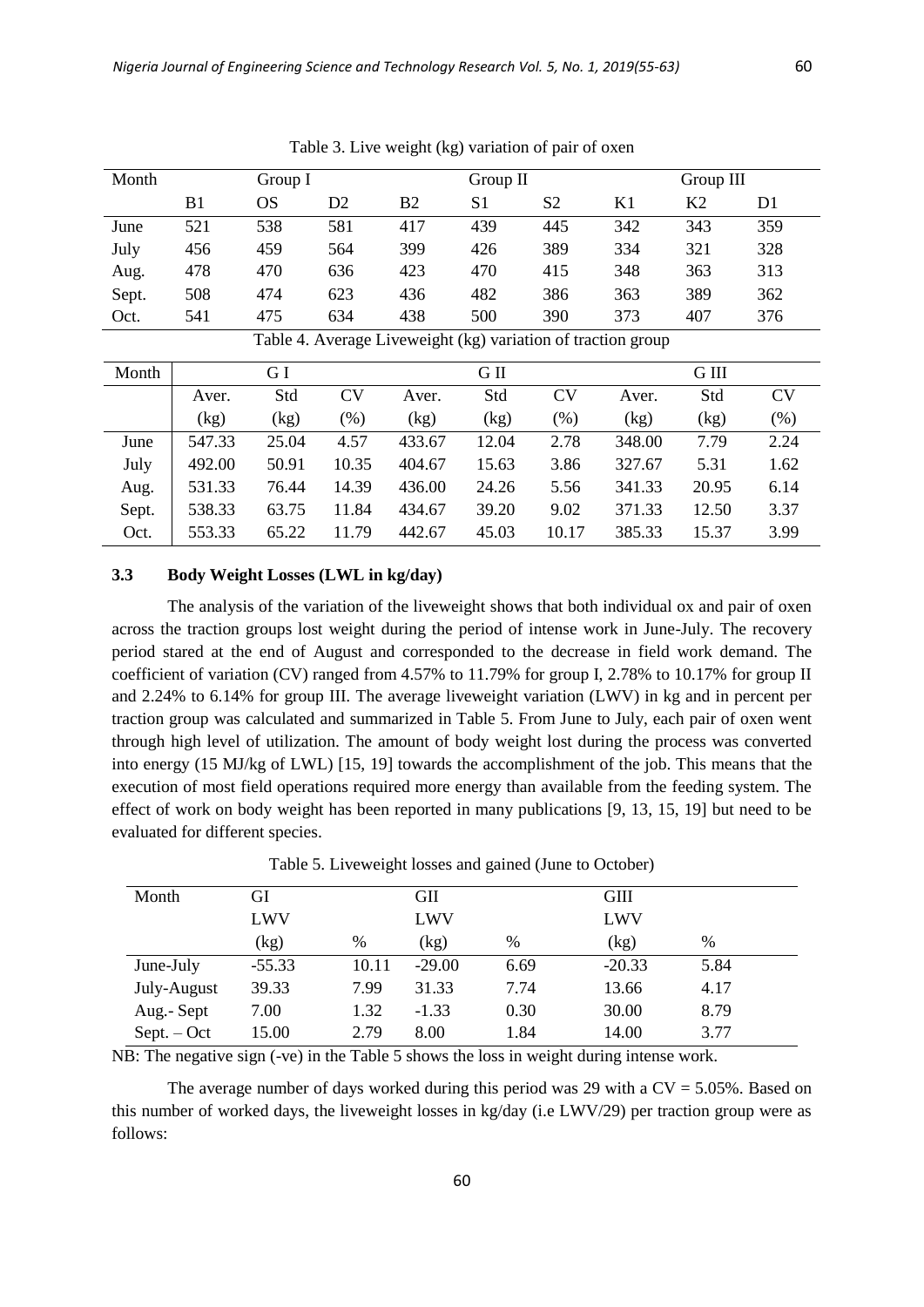Group I:  $LWL = 1.91kg/day$ Group II:  $LWL = 1.00kg/day$ 

Group III:  $LWL = 0.70$ kg/day

In accordance with the number of cases observed throughout the world, animal traction researchers agree on the fact that even a good feeding system would not prevent draught animals from losing weight during this peak working time of the season [9, 15, 17, 20]. The body weight losses converted into energy must be taken into account when calculating the daily energy balance of draught animals.

#### **4 CONCLUSSION**

Oxen continue to provide the main source of power for tillage for smallholder farmers in the Yola region. A study on live weight prediction model of draught oxen in Yola region of Adamawa state, Nigeria was developed for smallholder farming systems with the aim of evaluating the impact of the intensity of work on the draught oxen body and health throughout the cropping season (June-October). The work was carried out using body length and girth measurements in a random sample of forty smallholder draught animal farmers. The data were then grouped in three groups (I, II, and III) according to weight distribution frequency. Prediction model were generated using 78 % of the data and validated using the remaining 22 % of the data measured. Body weight regression on heart girth around the hump using mix model analysis was carried out. The regression analysis was highly significant (P<0.001), and gave a coefficient of determination of  $r^2 = 0.9685$  which is an acceptable level of significance and the correlation coefficient  $r = 0.93$  indicate a close linear relationship between the two variables. The general prediction equation model developed for live weight humped Ox is  $LW = 2.8471(circumf) - 227.02$ . The results shows that both individual ox and pair of oxen across the traction groups lost weight during the period of intense work in June-July. The weight recovery period started at the end of August due to the decrease in field work demand. It is recommended that the prediction equation for the complete year be used to estimate oxen weights on farms around Yola and in surrounding areas. The equation will be most accurate when used to estimate mean body weight of a particular population of oxen at village level or market survey, rather than the weight of an individual ox. The model provides a simplified representation of the processes necessary to meet the farmers and researchers requirement in selecting draught animals for field operations and better management through improved feeding and husbandry. However, as with heart girth, changes in body weight may not be accurately correlated with indicies represented by body condition score [2].

### **REFERENCES**

- 1. Abdelhadi, O. M. A and Babiker, S. A. (2009). Prediction of Zebu Cattle Live weight Using Live Animal Measurements. *Livestock Research for Rural Development,* vol. 21, no. 8, pp. 1- 6. Retrieved 15 March, 2011; from: ttp://www.Irrd.org/Irrd21/8/abde21133htm.
- 2. Goe, M.R., Alldredge, J. R., and Light,D. (2001). Use of Heart Girth to Predict Body Weight of Working Oxen in Ethiopian Highlands. Roman L. Hruska U.S. Meat Animal Research Center, 235; [https://digitalcommons.unl.edu/hruskareports/235.](https://digitalcommons.unl.edu/hruskareports/235)
- 3. Chitra, L., Rajendran, S., Prasanna, D., and Kiribakaran, A. (2012). Prediction of Body Weight Using Appropriate Regression Model in Adult Female Malabari Goat. *Veterinary World,* vol. 5, no. 7, pp. 409-411.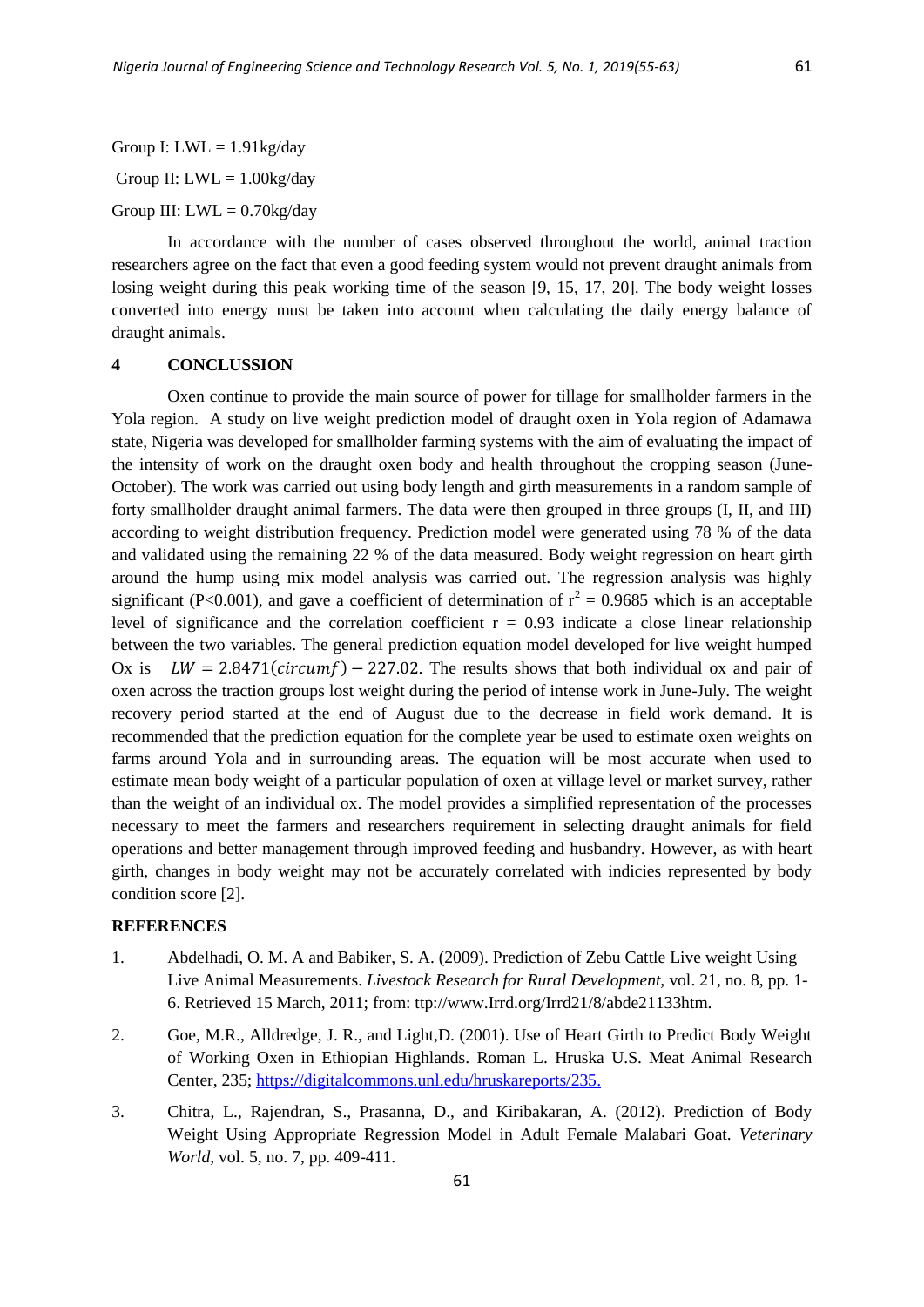- 4. Food and Agricultural Organization (FAO), (1994): Testing and Evaluation of Agricultural Machinery and Equipment: Principle and Practices. FAO Agricultural Services Bulletin, No.110, Rome, 153p
- 5. Kashoma, I. P. B., Luziga, C. Werema, C. W., Shirima, G. A., and Ndossi, D. (2011). Predicting Body Weight of Tanzania Shorthorn Zebu Cattle Using Heart Girth Measurements. *Livestock Research for Rural Development*, vol. 22, no. 4, pp. 1-5.
- 6. Chawatama, S, Ndlovu, L. R, Richardsoni, F. K; Mhlanga, F and Dzama, K. (2003). A Simulation Model of Draught Animal Power in Smallholder Farming Systems. Part I. Context and Structural Overview; Agricultural Systems, vol. 76, pp. 415-440.
- 7. Kawuyo, U. A., Atiku, A. A. and Bwala, E. J. (2012). Draught Animal Power Utilization in Tillage Operations in Borno State, Nigeria. *Journal of Engineering and Applied Sciences,* vol. 7, no. 10, pp. 1349 -1352.
- 8. Bobobee, E.Y.H. (2007). Performance Analysis of Draught Animal-implement System to Improve Productivity and Welfare. Unpublished PhD Thesis, Department of Biochemistry and Engineering; Uppsala Swedish University of Agricultural Sciences; 27p.
- 9. Goe, M. R. (1989). Overcoming Constraints to Animal Traction through Collaborative Research work. In: Starkey, P.H., M.R. Goe and A. Faye (Eds), Proceeding of the Third Workshop of WAATN, held at Saly, Senegal. ILCA, Addis Ababa, Ethiopia, pp. 22-26.
- 10. Starkey, P. (1989). Harnessing and Implements for Animal Traction: an Animal Traction Resource Book for Africa. GATE, ESchborn, Germany, 341p.
- 11. Harrigan, T. M and Roosenberg, R. (2002). Estimating Tillage Draught. Tillers International, Tech-guide, 15p.
- 12. Webster, J. M., Schmutz, S. M. and Waltz, C. S. (2001). Farm Animal Welfare: The Five Freedoms and the Free Market. *The Veterinary Journal,* vol. 161, pp. 229-237.
- 13. Agricultural Technical and Extension Services (Agritex), (1986). Ploughing with Draught Animals; Course for Extension Supervisors and Extension Workers. Agricultural Technical and Extension Services, Harare, vol. 2, pp. 1-26.
- 14. Weary, D. M., Niel, L; Flower, F. C. and Fraser, D. (2006). Identifying and Preventing Pain in Animals. *Applied Animal Behaviour Science,* vol. 100, pp. 64-76.
- 15. Fall, A., Pearson, R. A. and Lawrence, P. R. (1997). Nutrition of Draught Animals in Semi-Arid West Africa I. Energy Expenditure by Oxen Working on Soils of Different Consistencies. Animal Science, vol. 64, pp. 209-215.
- 17. Guil, S., Gorgulu, O., Keshin, M., Bicer, M., and San, A. (2005). Somme Prediction Equations of Live Weight from Different Body Measurements in Shami(Damascus) Goats. *Journal of Animal and Verterinary Advances* vol. 4, no. 5, pp. 532 – 534.
- 18. Rangaswamy, R. (2010). A Textbook of Agricultural Statistic.  $2^{nd}$  Ed New Age International (p) Limited, Publishers 4835/24, Ansari, Ngel, Daryagani, New Dechi. Banjolore, 11002.
- 19. Mersha, C., Tewodros, F.,Tadegegne, M and Malede, B. (2012). Strategies for Improvement of Draught Animal Power Supply for Cultivation in Ethiopia: A Review. *European Journal of Biological Sciences* vol. 4, no. 3, pp. 96-104*, ISSN2079-2085.*